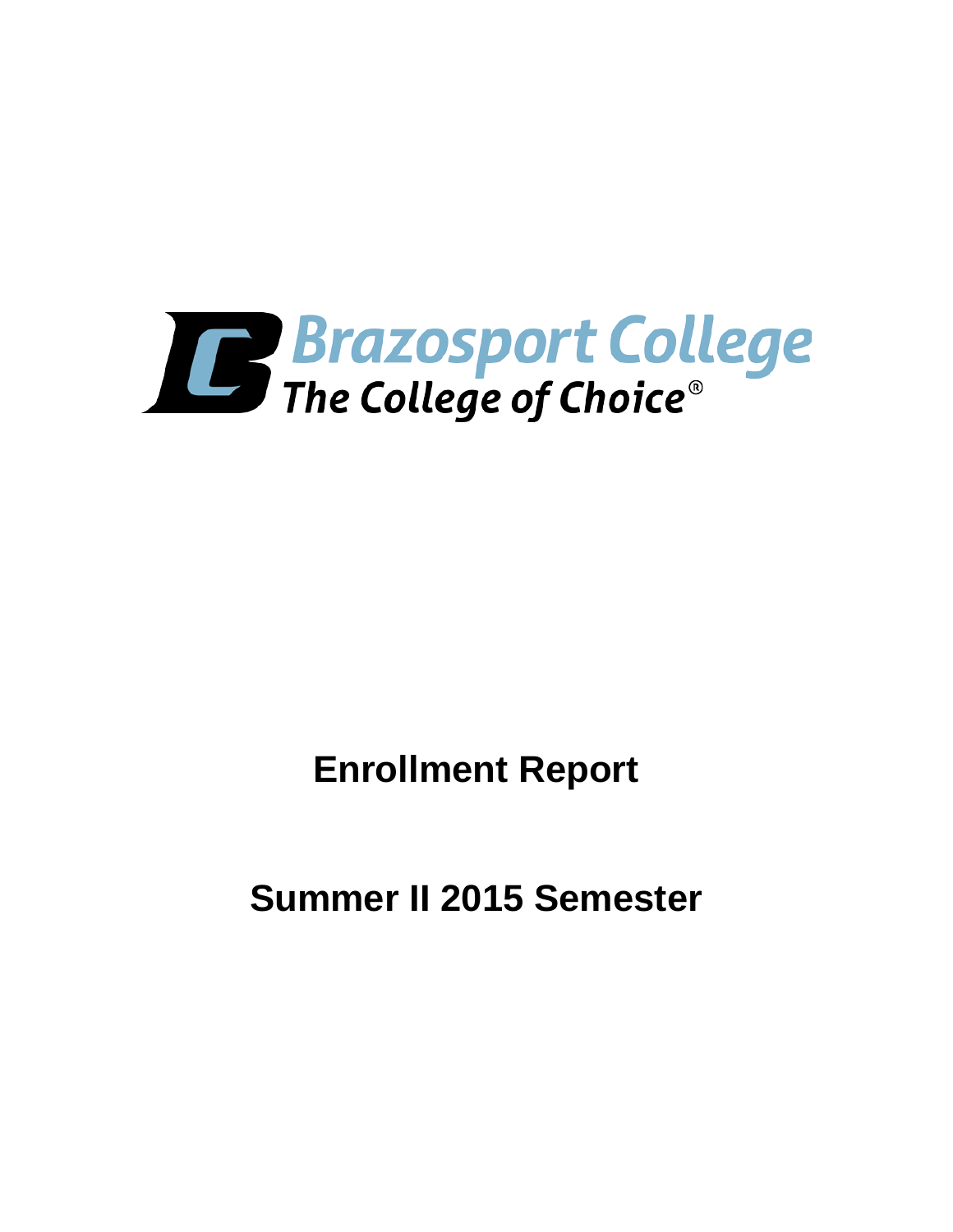# **Enrollment Report – Summer II 2015 Table of Contents**

| Table 15A Enrollment by Department/Technical Program Page 7        |  |
|--------------------------------------------------------------------|--|
| Table 15B Enrollment by Department/Academic ProgramPage 7          |  |
|                                                                    |  |
| Table 17 High School Graduates Attending Brazosport College Page 8 |  |
|                                                                    |  |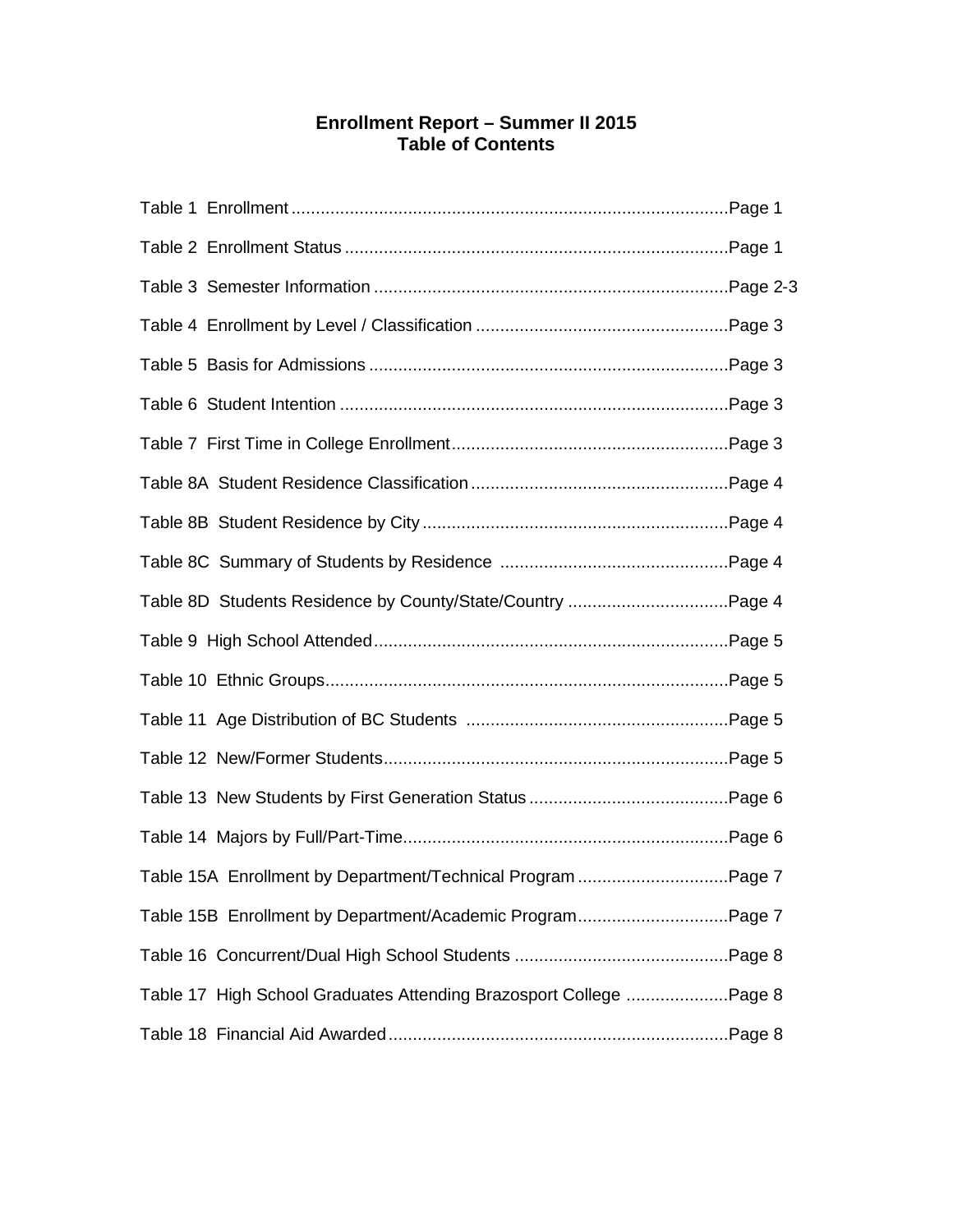# **Enrollment Report Summer II 2015**

### **Table 1 Enrollment**

#### **Credit Program**

| Campus – Regular Students      | 841  |
|--------------------------------|------|
| Flexible Entry (96 Duplicated) |      |
| Total Enrolled (Unduplicated)  | 1.02 |

### **Non-Credit Program**

| Total Enrolled (Unduplicated) (From 7/08/15 - 8/23/15)<br>441 |
|---------------------------------------------------------------|
|---------------------------------------------------------------|

## **Total Headcount**

| Credit Program     | .023            |
|--------------------|-----------------|
| Non-credit Program | 44 <sup>4</sup> |
| Grand Total        | .560            |

#### **Full-time Student Equivalent**

| Full-time student equivalent (FTSE)               | 806.4 |
|---------------------------------------------------|-------|
| Found by dividing total credit hours (4,032) by 5 |       |

#### **Table 2**

#### **Enrollment Status Part-Time / Full-Time**

|               | <b>Full-Time</b> | Part-Time* | Total | %      |  |  |
|---------------|------------------|------------|-------|--------|--|--|
| Male          | 66               | 296        | 362   | 43.0%  |  |  |
| Female        | 86               | 393        | 479   | 57.0%  |  |  |
| Total         | 152              | 689        | 841   | 100.0% |  |  |
| $\frac{0}{0}$ | 18.1%            | 81.9%      | 100.0 | 100.0% |  |  |

\*Part-Time – Less than 5 semester hours in summer semester.

# **Enrollment Status Day Student / Night Student**

|                   | No. | %      |
|-------------------|-----|--------|
| Day               | 491 | 58.4%  |
| Night             | 121 | 14.4%  |
| Both Day / Night  | 44  | 5.2%   |
| Distance Learning | 185 | 22.0%  |
| Total             | 841 | 100.0% |

Note: Since distance learning classes are not classified as "Day" or "Night" classes, students enrolled in distance learning classes as well as traditional "day" or "night" classes are classified as day, night or both day/night students by their "majority" enrollment in these classes. Therefore, it is possible that distance learning students are included in the Day, Night and Both Day/Night totals if they are taking these traditional classes along with a distance learning class. However, students taking only distance learning classes will be classified as only distance learning students.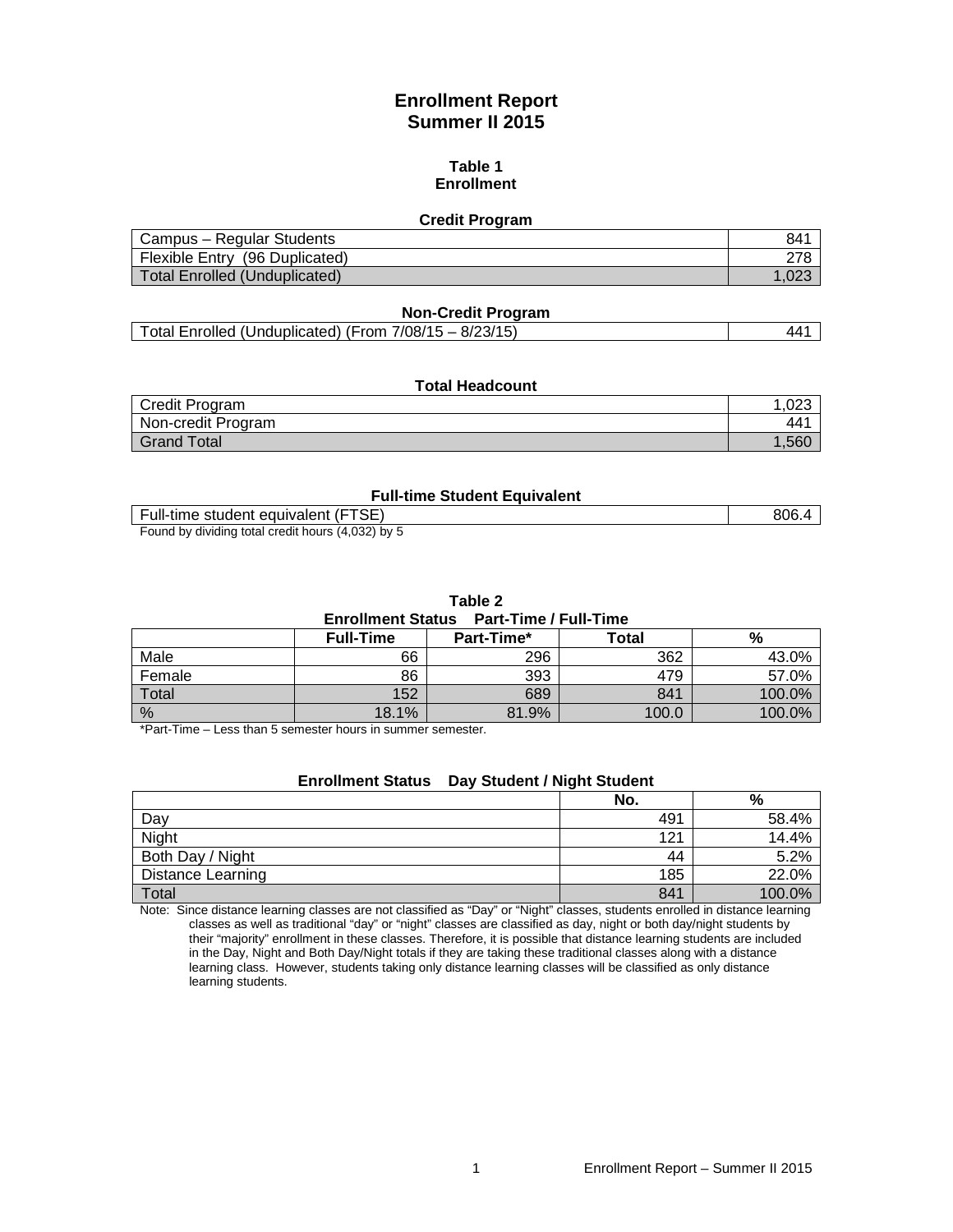## **Table 3 Semester Information**

| <b>Headcount</b>                                                              |     |    |       |  |  |
|-------------------------------------------------------------------------------|-----|----|-------|--|--|
| <b>Flexible Entry</b><br><b>Duplicated</b><br>Regular<br><b>State Reports</b> |     |    |       |  |  |
| 841                                                                           | 278 | 96 | 1.119 |  |  |

#### **Semester Credit Hours**

|                       | <b>Vocational-</b><br><b>Technical</b> | Academic | <b>BAT</b> | <b>Totals</b> |
|-----------------------|----------------------------------------|----------|------------|---------------|
| Regular               | 240                                    | 2.811    |            | 3,051         |
| <b>Flexible Entry</b> | 228                                    | 753      |            | 981           |
| Total                 | 468                                    | 3,564    |            | 4,032         |
|                       |                                        |          |            |               |

| <b>Totals</b>      | 468 | 3,564             |   | റാറ   |
|--------------------|-----|-------------------|---|-------|
|                    |     |                   |   |       |
| Out-of-District    |     | 947               |   | 947   |
| <b>In-District</b> | 468 | 2.617<br>$L, U$ . | ີ | 3,085 |

Note: In / Out-of-District status is determined by where a course is taught.

## **Semester Contact Hours**

|                       | <b>Vocational-</b><br><b>Technical</b> | Academic | <b>BAT</b> | <b>Totals</b>               |  |
|-----------------------|----------------------------------------|----------|------------|-----------------------------|--|
| Regular               | 5.024                                  | 47,600   |            | 52,624                      |  |
| <b>Flexible Entry</b> | 4,912                                  | 12,048   |            | 16,960                      |  |
| Total                 | 9,936                                  | 59,648   |            | 69,584                      |  |
|                       |                                        |          |            |                             |  |
| In-District           | 9,936                                  | 44,432   |            | 54,368                      |  |
| ________              | $\sim$                                 | .        |            | $\sim$ $\sim$ $\sim$ $\sim$ |  |

| <b>Totals</b>   | 9,936 | 59,648 |   | 69.584 |
|-----------------|-------|--------|---|--------|
| Out-of-District |       | 15,216 |   | .216   |
| וטווסוש־ווו     | ວ.ວ໐ບ | 77,704 | ບ | UT.JUU |

Note: In / Out-of-District status is determined by where a course is taught.

#### **Semester Credit Hours By Student Tuition Residency Code**

|                 | <b>Vocational-</b><br><b>Technical</b> | Academic -<br><b>BAT</b> | <b>Totals</b> |
|-----------------|----------------------------------------|--------------------------|---------------|
| In-District     | 265                                    | 2,264                    | 2,530         |
| Out-of-District | 203                                    | 1,300                    | 1.502         |
| <b>Totals</b>   | 468                                    | 3,564                    | 4,032         |

Note: BAT hours are included in Academic credit hours.

#### **Semester Contact Hours By Student Tuition Residency Code**

| *****************************<br>----- |                    |            |               |  |
|----------------------------------------|--------------------|------------|---------------|--|
|                                        | <b>Vocational-</b> | Academic - |               |  |
|                                        | <b>Technical</b>   | <b>BAT</b> | <b>Totals</b> |  |
| In-District                            | 5.474              | 39.979     | 45.453        |  |
| Out-of-District                        | 4.462              | 19,669     | 24,131        |  |
| <b>Totals</b>                          | 9,936              | 59,648     | 69,584        |  |

Note: BAT hours are included in Academic contact hours.

# **Distance Learning Semester Contact Hours**

| Internet     | $\overline{A}$ $\overline{A}$ $\overline{A}$<br>ےں ے, |
|--------------|-------------------------------------------------------|
| <b>VCT</b>   | 270<br>672                                            |
| <b>Total</b> | 11.001<br>. <b>.</b> .                                |

Note: These contact hour totals do not include hybrid / blended course hours.

The distance learning contact hours are included in semester contact hours.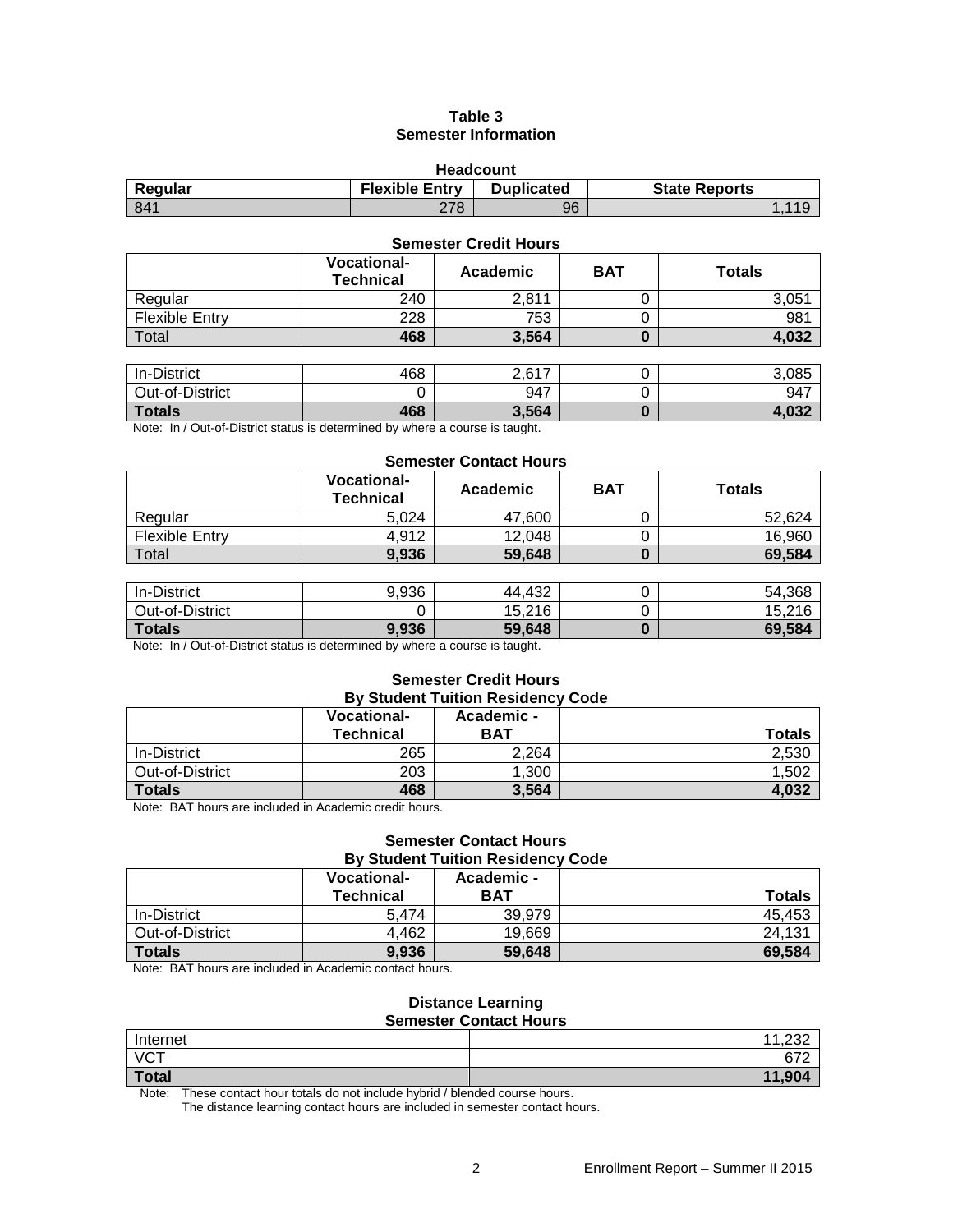### **Table 3 Semester Information Contact hours** *NOT* **funded**

| Developmental Hours               | 80  |  |
|-----------------------------------|-----|--|
| Academic Hours (Three-peat rule)  | 960 |  |
| Technical Hours (Three-peat rule) |     |  |
| Total                             |     |  |

| .<br><b>Enrollment by Level / Classification</b> |      |        |       |        |
|--------------------------------------------------|------|--------|-------|--------|
|                                                  | Male | Female | Total | %      |
| Freshman: First Yr (less than 24 hours)          | 213  | 271    | 484   | 57.6%  |
| Sophomore: Second Yr (24-59 hours)               | 115  | 157    | 272   | 32.3%  |
| Unclassified (60 or more hours)                  | 34   | 51     | 85    | 10.1%  |
| Total                                            | 362  | 479    | 841   | 100.0% |

**Table 4**

| .<br><b>Basis for Admissions for Student Body</b> |     |         |  |
|---------------------------------------------------|-----|---------|--|
|                                                   | No. | %       |  |
| <b>High School Graduate</b>                       | 118 | 14.0%   |  |
| Individual Approval                               | 384 | 45.7%   |  |
| G.E.D.                                            | 18  | 2.1%    |  |
| Former Student (Continuing Student & Re-          | 245 | 29.1%   |  |
| entered Previous Admissions)                      |     |         |  |
| <b>College Transfer</b>                           | 76  | $9.0\%$ |  |
| Total                                             | 841 | 100.0%  |  |

**Table 5**

**Table 6 Student Intention Why Students Attend Brazosport College**

|                                  | . . |        |
|----------------------------------|-----|--------|
|                                  | No. | %      |
| Earn an Associate's Degree       | 563 | 66.9%  |
| Earn a Certificate               | 77  | 9.2%   |
| <b>Earn Credits for Transfer</b> | 143 | 17.0%  |
| Job Skills                       |     | 0.0%   |
| <b>Personal Enrichment</b>       |     | 0.5%   |
| Did Not Respond                  | 54  | 6.4%   |
| Earn a BAT Degree                |     | 0.0%   |
| Total                            | 841 | 100.0% |

| Table 7                                 |  |  |
|-----------------------------------------|--|--|
| <b>First Time in College Enrollment</b> |  |  |
|                                         |  |  |

|                                                                     | No.                      | %      |  |
|---------------------------------------------------------------------|--------------------------|--------|--|
| Male                                                                | $\overline{\phantom{0}}$ | 45.9%  |  |
| Female                                                              | 20                       | 54.1%  |  |
| Total                                                               | 37                       | 100.0% |  |
| . <del>.</del><br>.<br>$\sim$<br>.<br>the control of the control of |                          |        |  |

Note: FTIC excludes transfer students and dual credit students.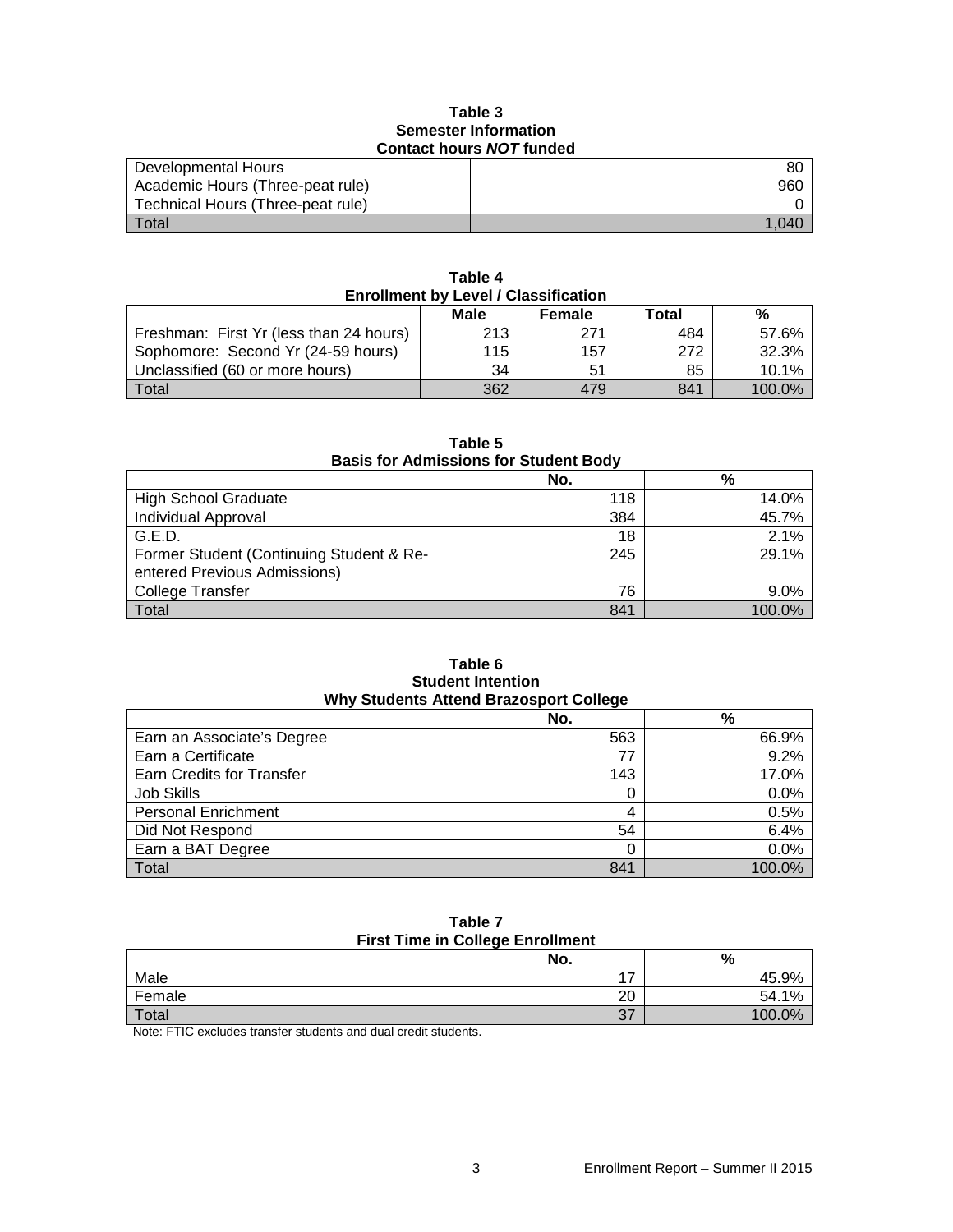| Table 8A                                |  |  |
|-----------------------------------------|--|--|
| <b>Student Residence Classification</b> |  |  |

|                    | No. | %       |  |
|--------------------|-----|---------|--|
| <b>In-District</b> | 567 | 67.4%   |  |
| Out-of-District    | 269 | 32.0%   |  |
| Out-of-State       | 5   | 0.6%    |  |
| Foreign            |     | $0.0\%$ |  |
| Total              | 841 | 100.0%  |  |

### **Table 8B Student Residence by City**

| <b>City</b>            | No. | $\%$   |  |  |
|------------------------|-----|--------|--|--|
| Angleton               | 121 | 14.4%  |  |  |
| <b>Brazoria</b>        | 45  | 5.4%   |  |  |
| Clute                  | 107 | 12.7%  |  |  |
| Danbury                | ⇁   | 0.8%   |  |  |
| Freeport               | 102 | 12.1%  |  |  |
| Lake Jackson           | 362 | 43.0%  |  |  |
| Sweeny                 | 27  | 3.2%   |  |  |
| West Columbia          | 25  | 3.0%   |  |  |
| <b>Other Residence</b> | 45  | 5.4%   |  |  |
| <b>Total Students</b>  | 841 | 100.0% |  |  |

**Table 8C Summary of Students by Residence**

| <b>UNITED YOU UNUSTED BY INCONDUCTION</b> |     |        |  |  |
|-------------------------------------------|-----|--------|--|--|
|                                           | No. | %      |  |  |
| <b>Texas Counties</b>                     | 836 | 99.4%  |  |  |
| <b>Other States</b>                       |     | 0.6%   |  |  |
| <b>Foreign Countries</b>                  |     | 0.0%   |  |  |
| Total                                     | 841 | 100.0% |  |  |

**Residence No. % Residence No. %** Anderson County | 1 | .12% Alabama | 1 | .12% Brazoria County | 823 | 97.86% Nebraska | 1 | .12% Fort Bend County 1 1 .12% Oklahoma 1 .12% Galveston County 1 1 .12% Oregon 1 1 .12% Harris County 1 1 .12% South Carolina 1 .12% Hidalgo County 2 2 24% Matagorda County 7 .83% **Total 841 100.00%**

**Table 8D Students Residence by County/State/Country**

Includes students that pay C & D coded tuition.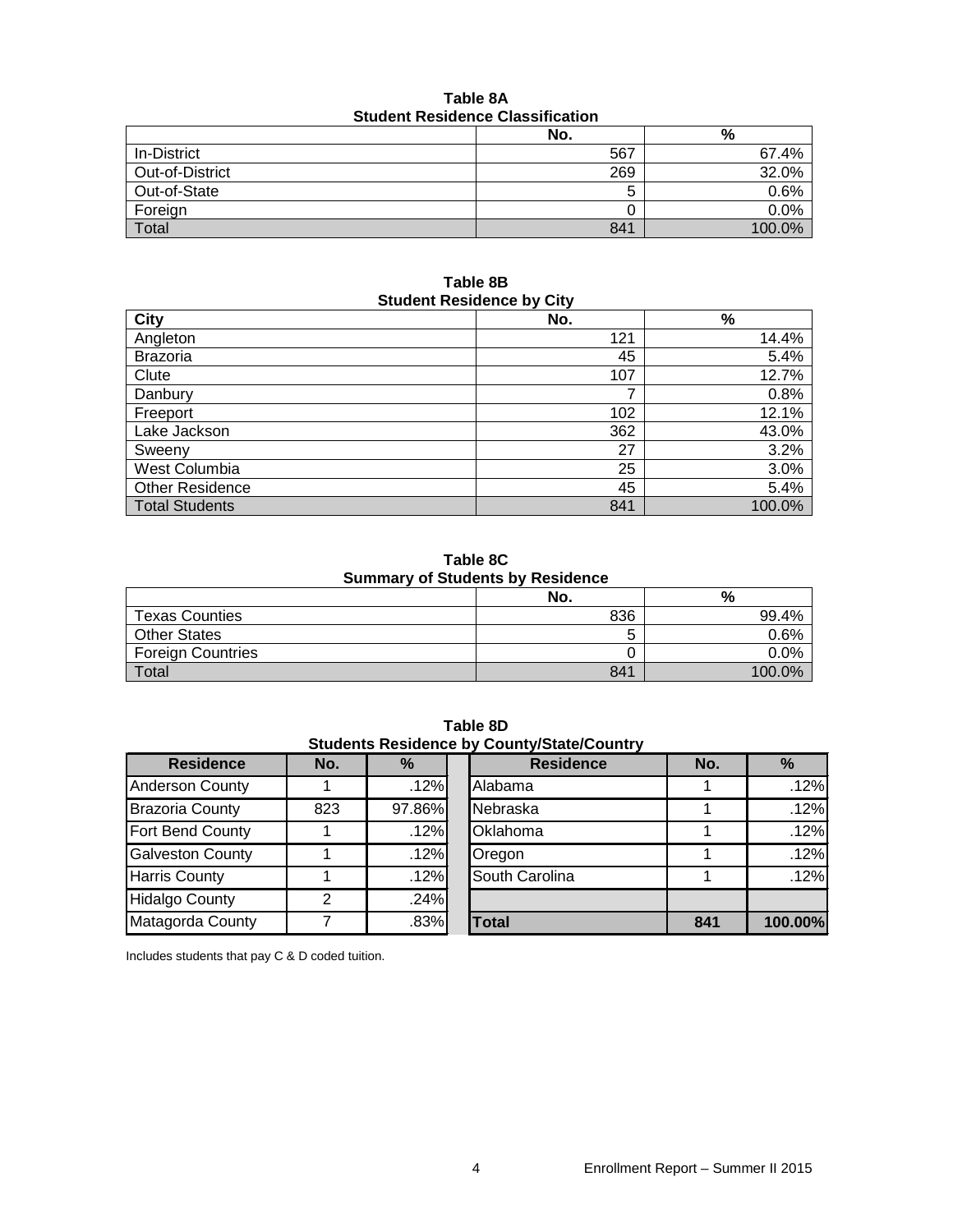| <b>High School Attenued</b>        |     |        |  |  |
|------------------------------------|-----|--------|--|--|
| <b>School</b>                      | No. | %      |  |  |
| Angleton                           | 106 | 12.6%  |  |  |
| <b>Brazosport</b>                  | 92  | 10.9%  |  |  |
| <b>Brazosport Christian School</b> |     | 0.8%   |  |  |
| Brazoswood                         | 378 | 44.9%  |  |  |
| Columbia                           | 53  | 6.3%   |  |  |
| Danbury                            | 8   | 1.0%   |  |  |
| Sweeny                             | 39  | 4.6%   |  |  |
| <b>Other Schools</b>               | 112 | 13.3%  |  |  |
| No School Assigned                 | 46  | 5.5%   |  |  |
| <b>Total Students</b>              | 841 | 100.0% |  |  |

**Table 9 High School Attended**

**Table 10**

| <b>Ethnic Groups</b>             |     |        |  |  |
|----------------------------------|-----|--------|--|--|
| Race                             | No. | $\%$   |  |  |
| White                            | 432 | 51.4%  |  |  |
| <b>Black</b>                     | 57  | 6.8%   |  |  |
| Hispanic                         | 293 | 34.8%  |  |  |
| Asian                            | 27  | 3.2%   |  |  |
| American Indian / Alaskan Native | 2   | 0.2%   |  |  |
| Non-Resident Alien               | 0   | 0.0%   |  |  |
| Race Unknown                     | 8   | 1.0%   |  |  |
| Native Hawaiian / Other Pacific  | 0   | 0.0%   |  |  |
| <b>Islander</b>                  |     |        |  |  |
| 2 or more races                  | 22  | 2.6%   |  |  |
| Total                            | 841 | 100.0% |  |  |

#### **Table 11 Age Distribution of BC Students**

| Age Distribution of BC Students      |     |        |  |  |  |
|--------------------------------------|-----|--------|--|--|--|
| Age                                  | No. | %      |  |  |  |
| Under 18                             | 276 | 32.8%  |  |  |  |
| 18-21                                | 288 | 34.2%  |  |  |  |
| 22-24                                | 81  | 9.6%   |  |  |  |
| 25-30                                | 104 | 12.4%  |  |  |  |
| $31 - 35$                            | 38  | 4.5%   |  |  |  |
| 36-50                                | 45  | 5.4%   |  |  |  |
| 51 and above                         | 9   | 1.1%   |  |  |  |
| Total                                | 841 | 100.0% |  |  |  |
| $\Lambda$ $\Lambda$<br>$\sim$ $\sim$ |     |        |  |  |  |

Average Age = 21.8 Median Age  $= 19.0$ 

# **Table 12 \*New / Former Students**

|                        | No.       | %      |  |  |
|------------------------|-----------|--------|--|--|
| <b>Former Students</b> | 753       | 89.5%  |  |  |
| New Students*          | 88        | 10.5%  |  |  |
| Total                  | 841       | 100.0% |  |  |
|                        | $ -$<br>. |        |  |  |

Note: \*Indicates students new to Brazosport College--includes transfer and first time dual credit students.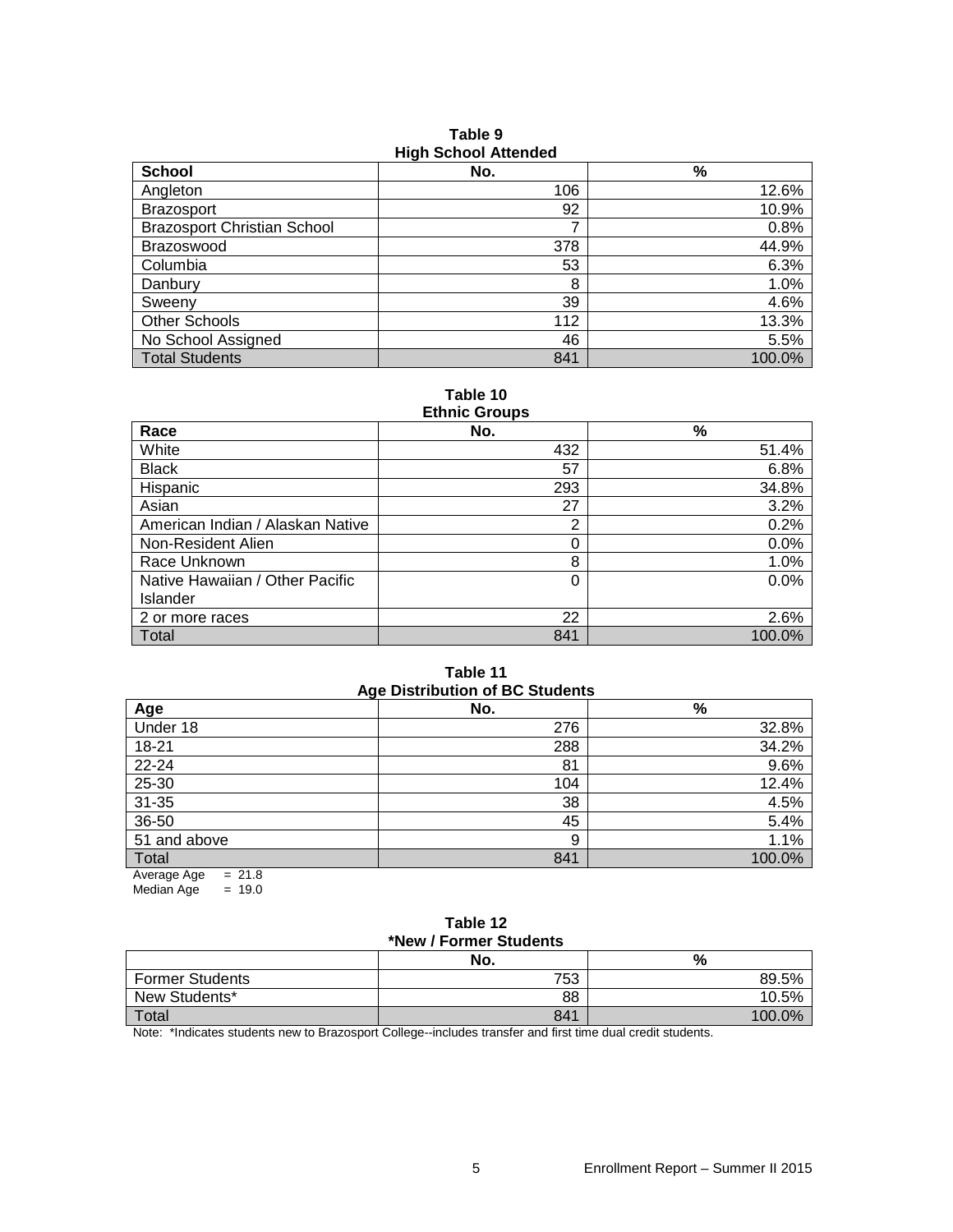# **Table 13 New Students\* by First Generation Status**

|                                 | No. | %      |
|---------------------------------|-----|--------|
| <b>First Generation Student</b> | 38  | 43.2%  |
| Not First Generation Student    | 18  | 20.5%  |
| No response in mother's or      | 32  | 36.4%  |
| father's education level        |     |        |
| Total                           | 88  | 100 0% |

Note: \*Indicates students new to Brazosport College--includes transfer and first time dual credit students. A first generation student is defined by both parents' education level below a Baccalaureate Degree.

## **Table 14 Majors by Full / Part-Time**

# **General Academic Degree Majors (AA)**

|       | Not Dual Credit<br>Student | <b>Dual Credit</b><br>Student | No. | %      |
|-------|----------------------------|-------------------------------|-----|--------|
| Full  | 55                         | 44                            | 99  | 19.2%  |
| Part  | 242                        | 174                           | 416 | 80.8%  |
| Total | 297                        | 218                           | 515 | 100.0% |

## **General Academic Degree Majors (AS)**

|       | <b>Not Dual Credit</b><br><b>Student</b> | <b>Dual Credit</b><br>Student | No. | %      |
|-------|------------------------------------------|-------------------------------|-----|--------|
| Full  | 12                                       |                               | 14  | 23.3%  |
| Part  | 44                                       |                               | 46  | 76.7%  |
| Total | 57                                       |                               | 60  | 100.0% |

# **Other Academic Majors**

|       | Not Dual Credit<br><b>Student</b> | <b>Dual Credit</b><br>Student | No. | %      |
|-------|-----------------------------------|-------------------------------|-----|--------|
| Full  |                                   |                               |     | 23.9%  |
| Part  | 26                                |                               | 35  | 76.1%  |
| Total | 33                                | 13                            | 46  | 100.0% |

### **Technical Majors**

|       | Not Dual Credit<br>Student | <b>Dual Credit</b><br>Student | No. | %      |
|-------|----------------------------|-------------------------------|-----|--------|
| Full  | 19                         |                               |     | 13.6%  |
| Part  | 145                        | ا ہے                          | 172 | 86.4%  |
| Total | 164                        | 35                            | 199 | 100.0% |

# **Bachelor's in Applied Technology Majors**

|       |                            |                               | ັ   |        |
|-------|----------------------------|-------------------------------|-----|--------|
|       | Not Dual Credit<br>Student | <b>Dual Credit</b><br>Student | No. | %      |
| Full  |                            |                               |     | 4.8%   |
| Part  | 20                         |                               | 20  | 95.2%  |
| Total | 21                         |                               | 21  | 100.0% |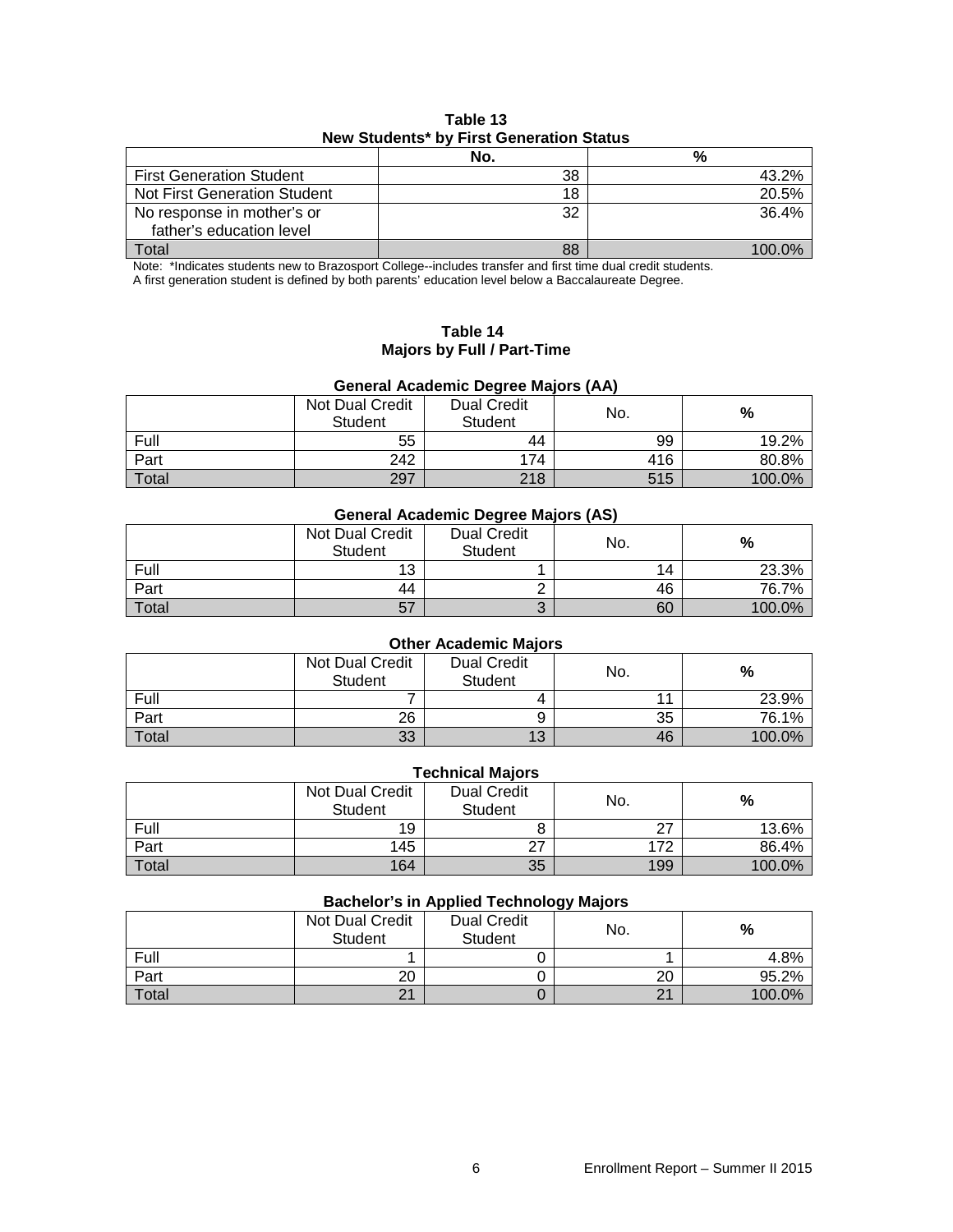|              | <b>Total</b><br><b>Students</b> | <b>Semester</b><br><b>Hours</b> | <b>Contact</b><br><b>Hours</b><br>Lec/Lab | Co-op    | Practicum | <b>FTSE</b> |
|--------------|---------------------------------|---------------------------------|-------------------------------------------|----------|-----------|-------------|
| <b>AUMT</b>  | 26                              | 39                              | 1,248                                     |          |           | 7.80        |
| <b>CNBT</b>  | 48                              | 72                              | 1,536                                     |          |           | 14.40       |
| <b>CTEC</b>  | 9                               | 18                              | 288                                       |          |           | 3.60        |
| <b>DFTG</b>  | 28                              | 42                              | 896                                       |          |           | 8.40        |
| <b>INTC</b>  | 22                              | 44                              | 880                                       |          |           | 8.80        |
| <b>MCHN</b>  | 18                              | 27                              | 576                                       |          |           | 5.40        |
| <b>OSHT</b>  | 9                               | 27                              | 432                                       |          |           | 5.40        |
| PFPB         | 30                              | 45                              | 960                                       |          |           | 9.00        |
| <b>PTAC</b>  | 42                              | 84                              | 1,840                                     |          |           | 16.80       |
| <b>RNSG</b>  | 20                              | 40                              | 640                                       |          |           | 8.00        |
| <b>WLDG</b>  | 20                              | 30                              | 640                                       |          |           | 6.00        |
| <b>Total</b> | 272                             | 468                             | 9,936                                     | $\bf{0}$ | 0         |             |

### **Table 15A Enrollment by Department Technical Programs**

Note: Interinstitutional hours are not included. Enrollment may be duplicated.

FTSE = summer semester hours divided by 5.

## **Table 15B Enrollment by Department Academic Programs**

|                    | <b>Total</b>    | <b>Semester</b> | <b>Contact</b><br><b>Hours</b> |          |           |             |
|--------------------|-----------------|-----------------|--------------------------------|----------|-----------|-------------|
|                    | <b>Students</b> | <b>Hours</b>    | Lec/Lab                        | Co-op    | Practicum | <b>FTSE</b> |
| <b>ACCT</b>        | 16              | 32              | 512                            |          |           | 6.40        |
| <b>ARTS</b>        | 66              | 198             | 3,168                          |          |           | 39.60       |
| <b>BIOL</b>        | 92              | 184             | 4,416                          |          |           | 36.80       |
| <b>CHEM</b>        | 21              | 43              | 1,008                          |          |           | 8.60        |
| <b>DRAM</b>        | 7               | 9               | 384                            |          |           | 1.80        |
| <b>ECON</b>        | 22              | 66              | 1,056                          |          |           | 13.20       |
| <b>ENGL</b>        | 174             | 522             | 8,352                          |          |           | 104.40      |
| <b>GEOG</b>        | 4               | 12              | 192                            |          |           | 2.40        |
| <b>GOVT</b>        | 126             | 378             | 6,048                          |          |           | 75.60       |
| <b>HIST</b>        | 167             | 501             | 8,016                          |          |           | 100.20      |
| <b>HUMA</b>        | 16              | 48              | 768                            |          |           | 9.60        |
| <b>MATH</b>        | 79              | 201             | 3,504                          |          |           | 40.20       |
| <b>MUSI</b>        | 17              | 51              | 816                            |          |           | 10.20       |
| <b>PSYC</b>        | 286             | 858             | 13,728                         |          |           | 171.60      |
| <b>SPAN</b>        | 39              | 87              | 1,632                          |          |           | 17.40       |
| <b>SPCH</b>        | 112             | 336             | 5,376                          |          |           | 67.20       |
| <b>Total</b>       | 1,244           | 3,526           | 58,976                         | $\bf{0}$ | $\bf{0}$  |             |
| <b>Grand Total</b> | 1,516           | 3,994           | 68,912                         | $\bf{0}$ | $\bf{0}$  |             |

Note: Interinstitutional hours are not included.

Enrollment may be duplicated.

FTSE = summer semester hours divided by 5.